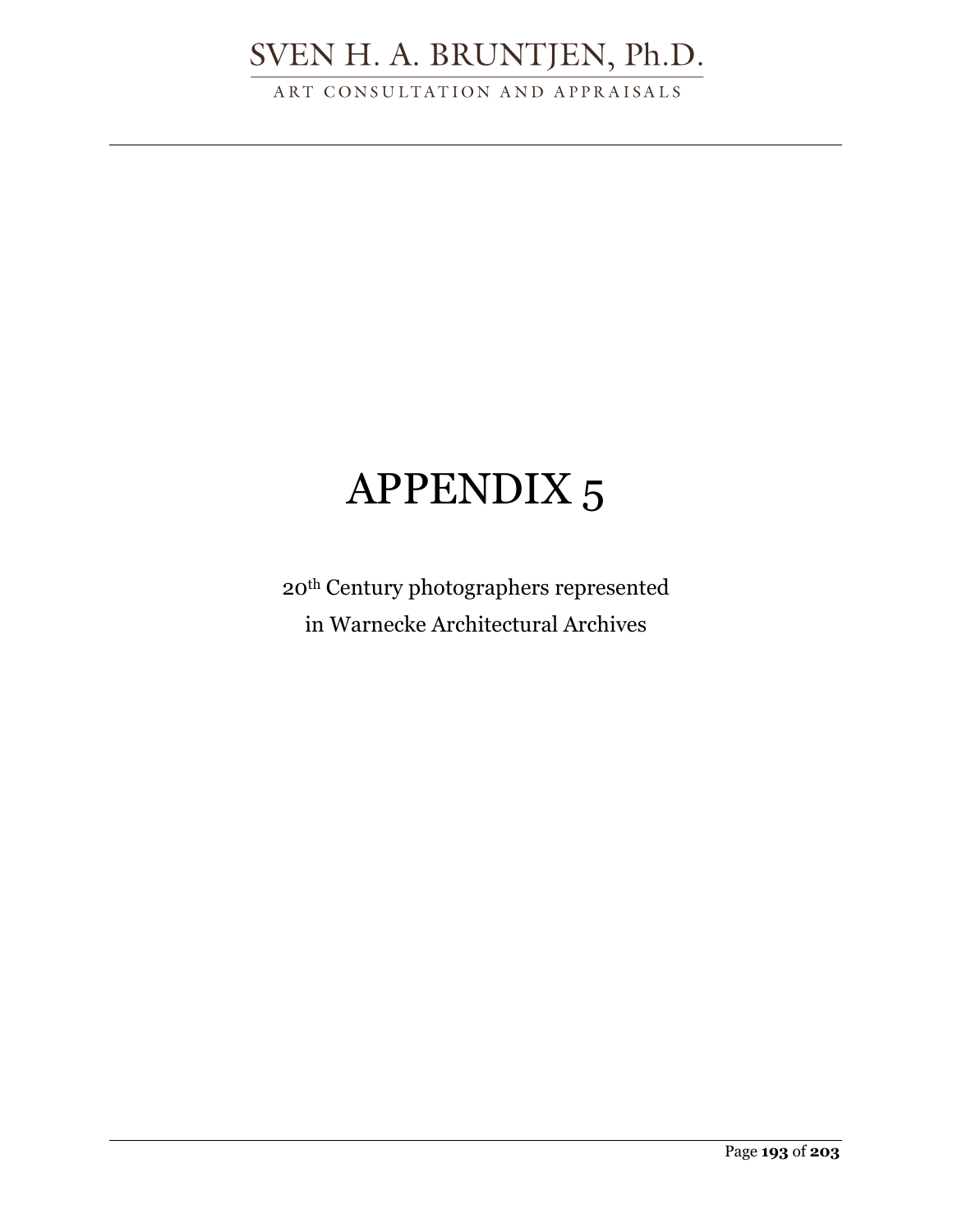ART CONSULTATION AND APPRAISALS

## **The Institutional Archives that hold collections of the works of the following photographers are indicated.**

## **J. Alexander**

Location unknown

## **Morley Baer**

Collection is held by of the University of California, Santa Cruz https://guides.library.ucsc.edu/speccoll

## **Kurt Bank**

Collection location unknown

## **ROBERT T. BRANDEIS**

Collection location unknown

### **Esther Born**

Her work is held by a number of Institutions

- Environmental Design Archives, University of California, Berkeley designachives@berkely.edu
- Her images of Mexico are held by the Canadian Center for Architecture http://www.cca.qc.ca/en/
- The Center for Creative Photography http://www.creativephotography.org/

## **Jerry Bragstad**

Collection is held by the Environmental Design Archives, California, Berkeley designachives@berkely.edu

## **Ernest Braun**

Collection is held by the Jonathan Braun  $\kappa$ iln479@hotmail.com

#### **Wynn Bullock**

Collection is held by of the University of California, Santa Cruz

## **Louis Checkman**

Collection location unknown

#### **Louis Dandelet** Collection location unknown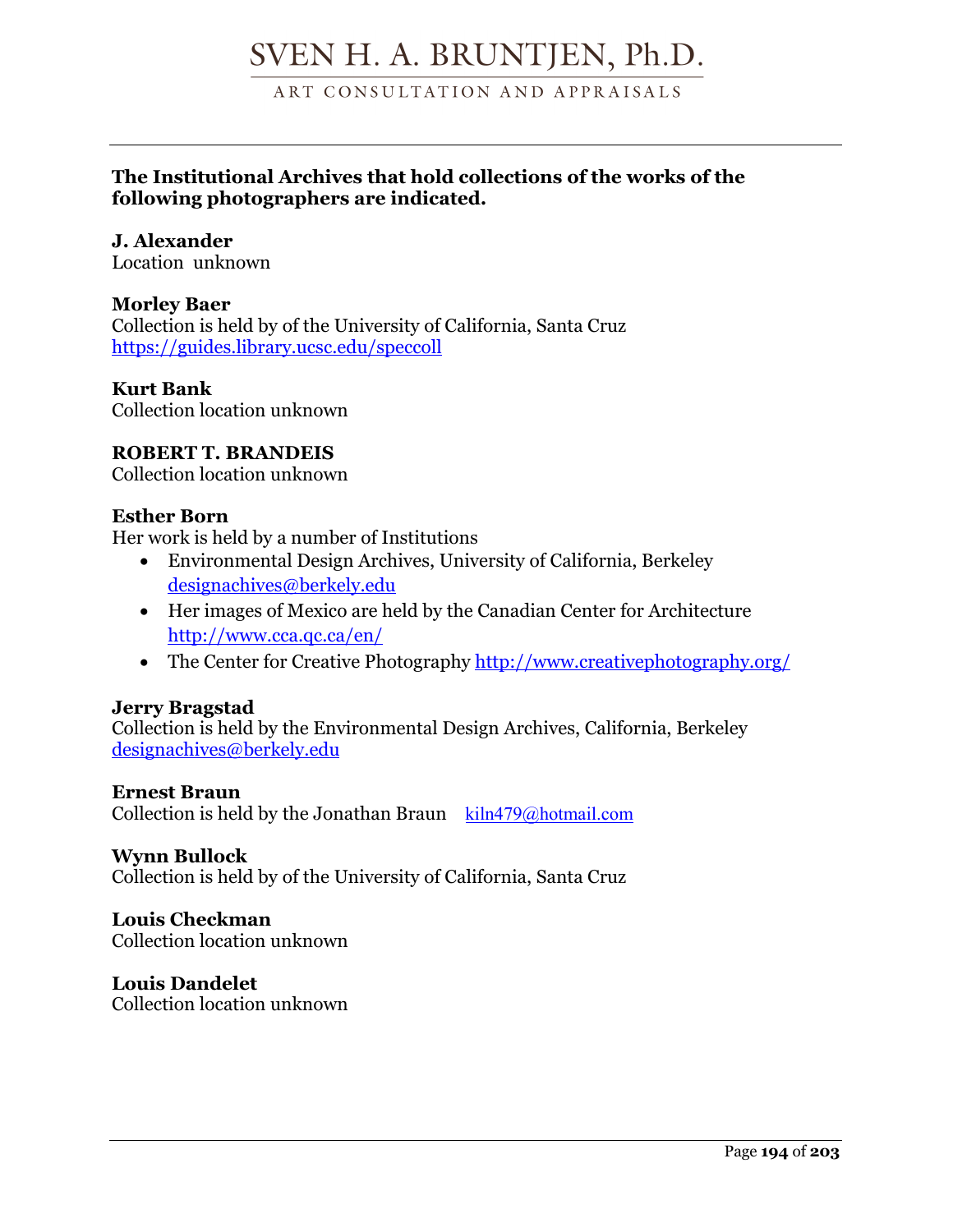ART CONSULTATION AND APPRAISALS

## **Phil Fein**

Collection held by the

- Environmental Design Archives, University of California, Berkeley designachives@berkely.edu
- UCLA Special Collections http://www.library.ucla.edu/special-collections

## **Joshua Freiwald**

Collection is held by Joshua Freiwald. Images also held in a number of institutions.

## **Alexander Georges**

Collection location unknown

## **Gillies, John Wallace**

Images held in a number of institutions. Rights holder unknown Author: Principles of Pictorial *Photography*. Falk publishing Company, Incorporated, 1923

## **Hefler, Martin**

Collection and rights held by Mayo Studios Work See article http://imgmkr.mayostudios.com/2015/01/mayo-studios-milestone/

#### **Greg Hines** Collection location unknown

**Philip James** Collection location unknown

**Balthazar Korab [**one JCWA's projects photographed by Korab]

Collection held by the Library of Congress http://www.korabimage.com/balthazar-korab/biography/ http://www.loc.gov/pictures/collection/krb/

### **Lieberman** Collection location unknown

**George Lyons** Collection location unknown

**Ken Moline** Collection location unknown

**Alex Meyers** Collection location unknown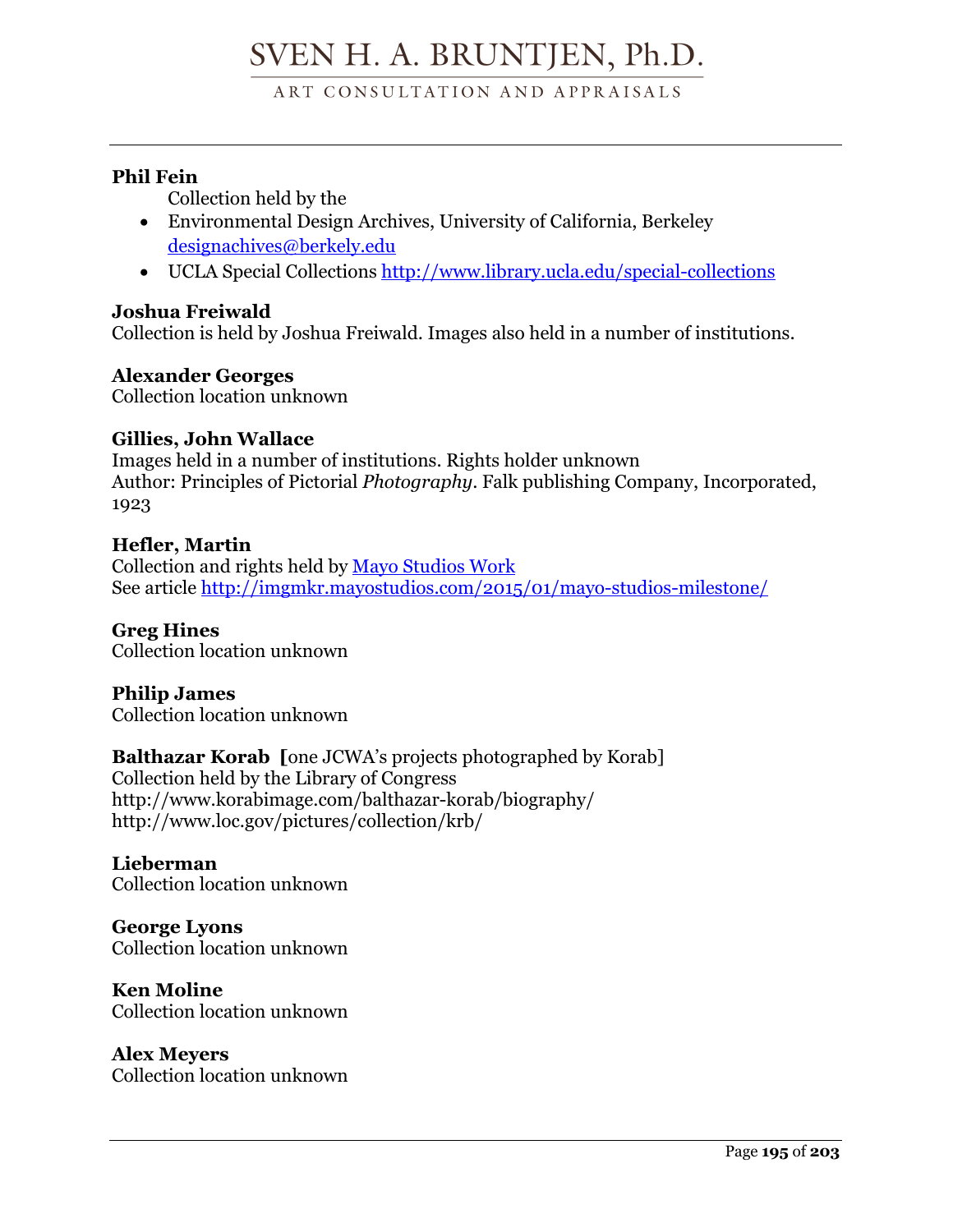ART CONSULTATION AND APPRAISALS

## **Moulin Studios/ Gabriel Moulin**

Collection held by Moulin Studios: http://www.moulinarchives.com/contact/

## **Phil Palmer**

Images held in a number of institutions. Rights holder unknown

## **Rondall Partridge [Son of Imogen Cunningham]**

Images held in a number of institutions. Rights held by Imogen Cunningham Trust meg@imogencunningham.com http://www.latimes.com/local/obituaries/la-me-rondal-partridge-20150627-story.html

Quizzical Eye: The Photography of Rondal, Partridge, 2002 by Elizabeth Partridge and Sally Stein. 

## **GERALD RATTO**

Images held in a number of institutions. Rights held by Gerald Ratto **https://www.geraldratto.com/ http://www.figureheadgallery.com/artists/artists\_Gerald.html**

**Reens, Louis** Collection location unknown

**Rick Regan** Collection location unknown

**Vester Rich** Collection location unknown

**Karl Riek** Images held in a number of institutions. Rights holder unknown

**Annie Rone** Collection location unknown

**Herg Ross** Collection location unknown

## **Ezra Stoller**

Images held in a number of institutions and Museums Rights held by ESTO Photographics http://www.esto.com/

**Hugh Stratford** Collection location unknown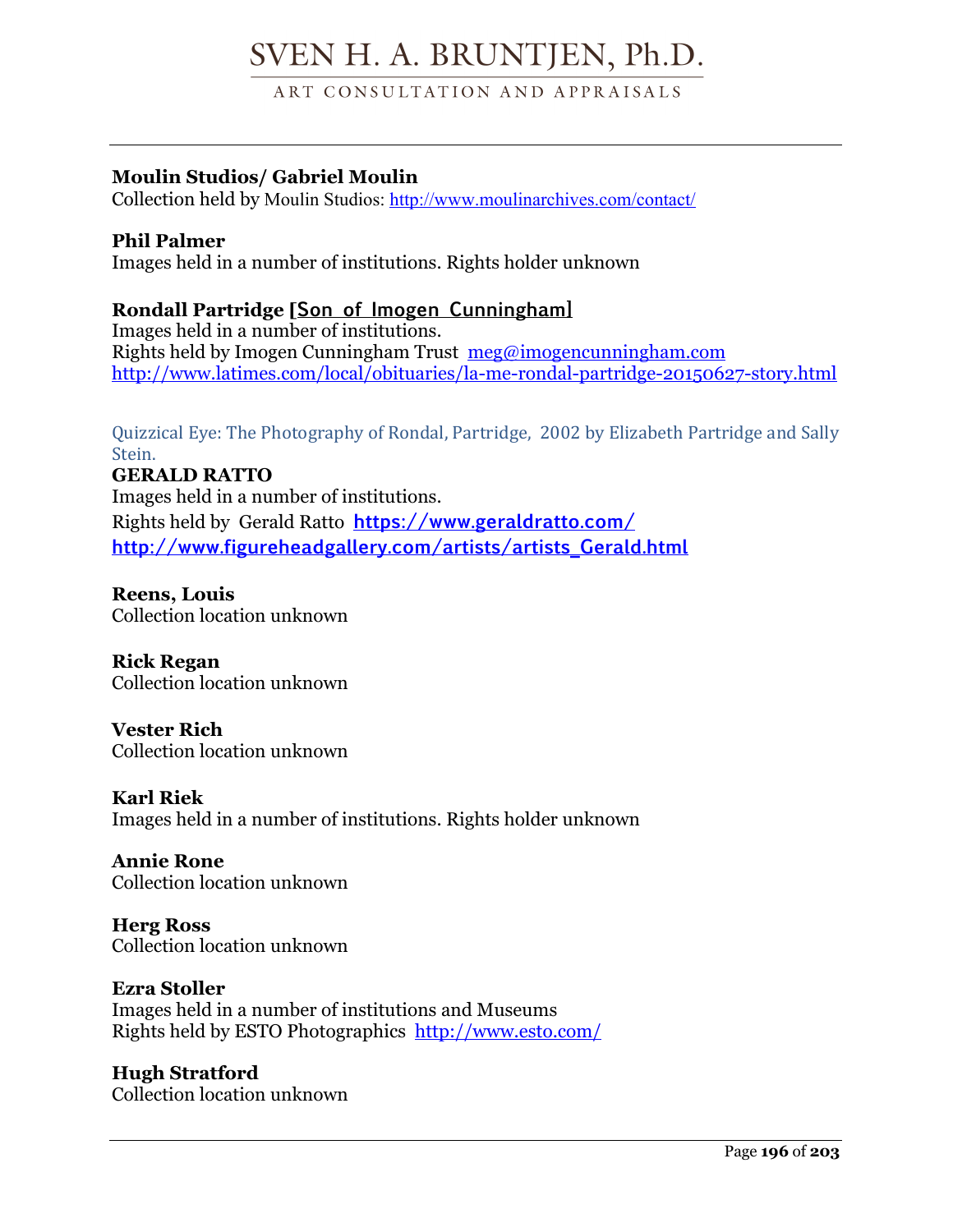ART CONSULTATION AND APPRAISALS

## **Roger Sturtevant**

Collections of his work are held by

- Environmental Design Archives designachives@berkely.edu
- Rights are held by the Oakland Museum of California research@museumca.org

**Subject:** A legacy of times and places: The photographs of Roger Sturtevant by Elizabeth Kendall Thompson, 1982

**Nick Wheeler** Collection location unknown

**Lawrence S. Williams** Collection location unknown

**James Youngman** Collection location unknown

**Leo Holub** Collection location unknown

## **Julius Shulman**

Numerous collections including the Palm Springs Art Museum.

## **ILLUSTRATORS**

**Amine, Dean** Collection location unknown

**Dahlstrand, Olof** Collection held by Environmental Design Archives, University of California, Berkeley designachives@berkely.edu

**Davis, Don** Collection location unknown

**Chun Ishamaru & Assoc**, Chun http://www.douglaschun.com/

## **Quale**

Collection location unknown